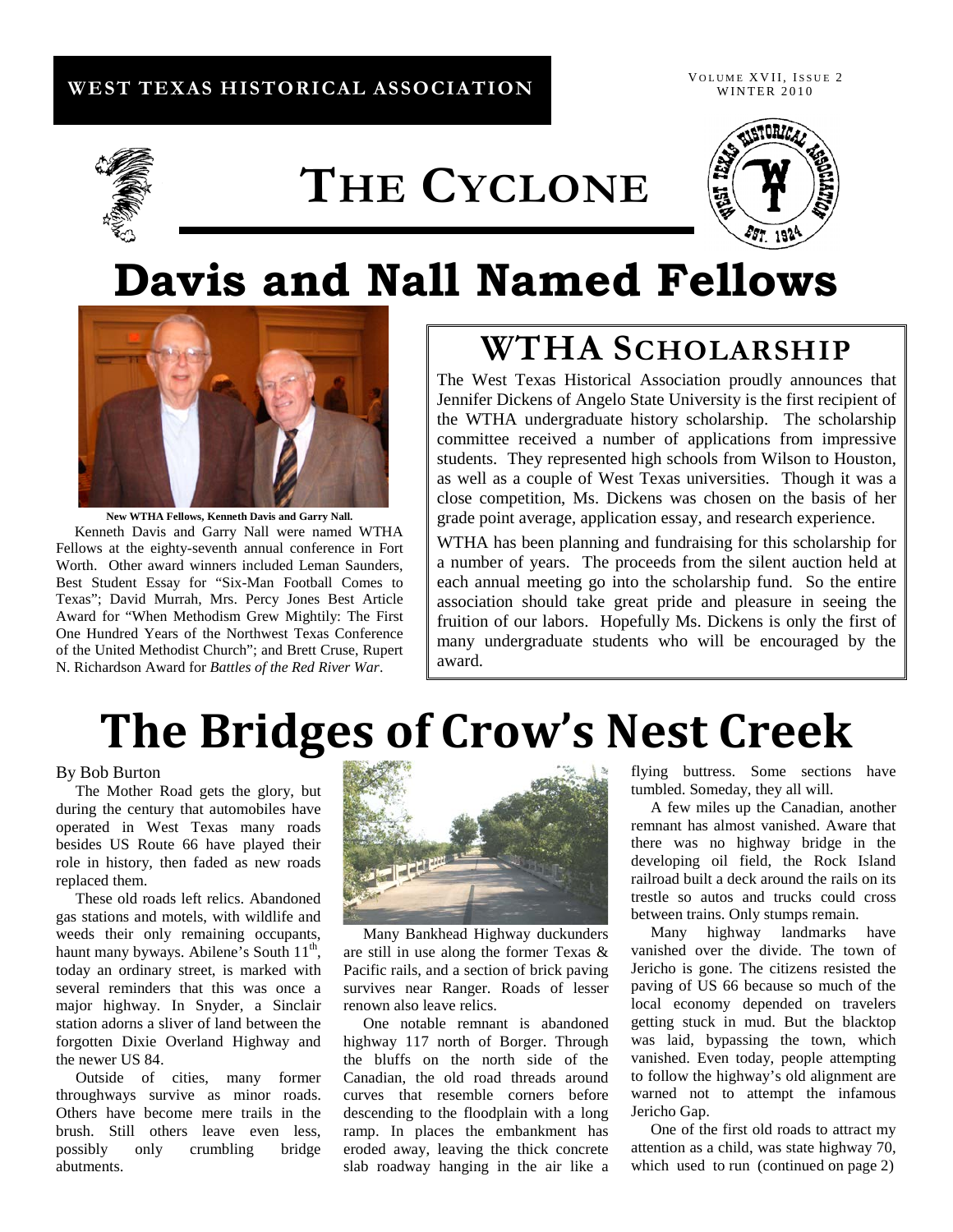## From the Executive Director



Dear Association Friends and Members:

 As you know from our special issue, we will return to Lubbock for 2011 and Lubbock Christian University (LCU) has graciously agreed to host us on their beautiful campus for April 1-2, 2011. Association President, Keith Owen, has issued the call to West Texas historians where ever they may be to return to the High Plains.

Our conference coordinator, Robert Hall, has finalized hotel arrangements with Town Place (5310 West Loop 289, Lubbock, Texas 806-799-6226) and Arbor Inn Suites (5310 Englewood, Lubbock, Texas 806-722-2726) to accommodate attendees. Both of these hotels are conveniently located near LCU and are next door to each other. To make reservations please ask for the WTHA rate.

 In this issue we honor one of the pillars of our association who did much to establish our financial stability through the creation of a permanent endowment. Again, I say that B. W. Aston was a good friend to all. He lives on in our hearts, minds, his professional legacy—The West Texas Historical Association, and in his much cherished wife, Lillie Mae. We bid him goodbye by repeating one of his familiar signoffs- "Cheers". Cheers to you B.W.

Tai Kreidler

# **Bridges of Crow's Nest Creek**

(continued from page 1) all the way from Sweetwater to San Angelo, though now it has been truncated by US 277. In the Sixties, the modern highway's ramp up to the top of the Calahan Divide was unencumbered with foliage. It was still possible to look down and see the old highway below, looking quite usable.

 In answer to my query, my parents explained about the old, narrow, very crooked, "bad" road being replaced with a new one. My father had a story about riding a bus on that road while returning to his army base. It was night and the bus was late and it looked like the connection would be missed. But the driver was determined that no soldier returning from leave would miss a connection on his run. The bus careened through the darkness like a rollercoaster, and arrived on time.

 A half century's growth of mesquites has obscured the view of the old road from the Calahan ascent. However, remnants of the old alignment can be seen in several places close to the modern highway. One of the prominent locations is at the junction with highway 53. Another, one that can be driven, is at a roadside park north of Blackwell.

 South of that city, the modern highway uses a causeway to cross Oak Creek Reservoir, but the old road predated the lake. Once, when the water was low, I walked down the crumbling pavement to the old creek crossing. The sturdy concrete bridge still stood, but the center span over the old channel was long gone.

 South of the lake, Highway 70 is buried, literally, under US 277, except for a few miles in service as a county road. Other fragments of the old road are visible at bridges. The concrete railings on one side of the road are much different from the ones on the other side. This is because the Thirties-era bridges are still in use. They have been widened and new railings applied on the east side, but the old railings remain on the west.

 Climbing the bluff south of the Colorado River, the old road rises several yards to the west of 277. There is a roadside park halfway up the hill. In the days when Texas provided stiles at these facilities, it was possible to step over and examine the old white-top with its black centerstripe. Snakes liked to sun themselves on the old pavement, but they could be avoided. Chiggers were another matter.

 Still another matter was what appeared to be a graded roadbed between the old and new highways. It was not the railroad. That was west of the old highway. It is probably a buried pipeline that maps show climbing the bluffs here.



 South of the town of Orient, with the faint trace of 70 running beside 277, there is a fine example of old school engineering. The treeshrouded bridge on Crow's Nest Creek appears ready to face centuries. Its builders proudly attached dedication plaques. They are gone, but the bridge remains. Much of highway 70, and roads across the state and the nation, were unpaved when its concrete was new. Bridges such as this, and the ones still serving, were probably the finest elements of the old highways.

 Just over the hill to the south is a similar but smaller bridge on Little Crow's Nest Creek.

 On into San Angelo, US 277 disappears into the Houston Harte Freeway, but old 70 entered town by going down on Bell, over on Pulliam, and down Main. However, if a thirst still exists to see another ancient highway bridge on Crow's Nest Creek, turn off of 277 onto US 67 and go about five miles east to encounter Crow's Nest Creek again. There, on private property next to the railroad, is a third concrete bridge, a large relic from an era when the automobile was young.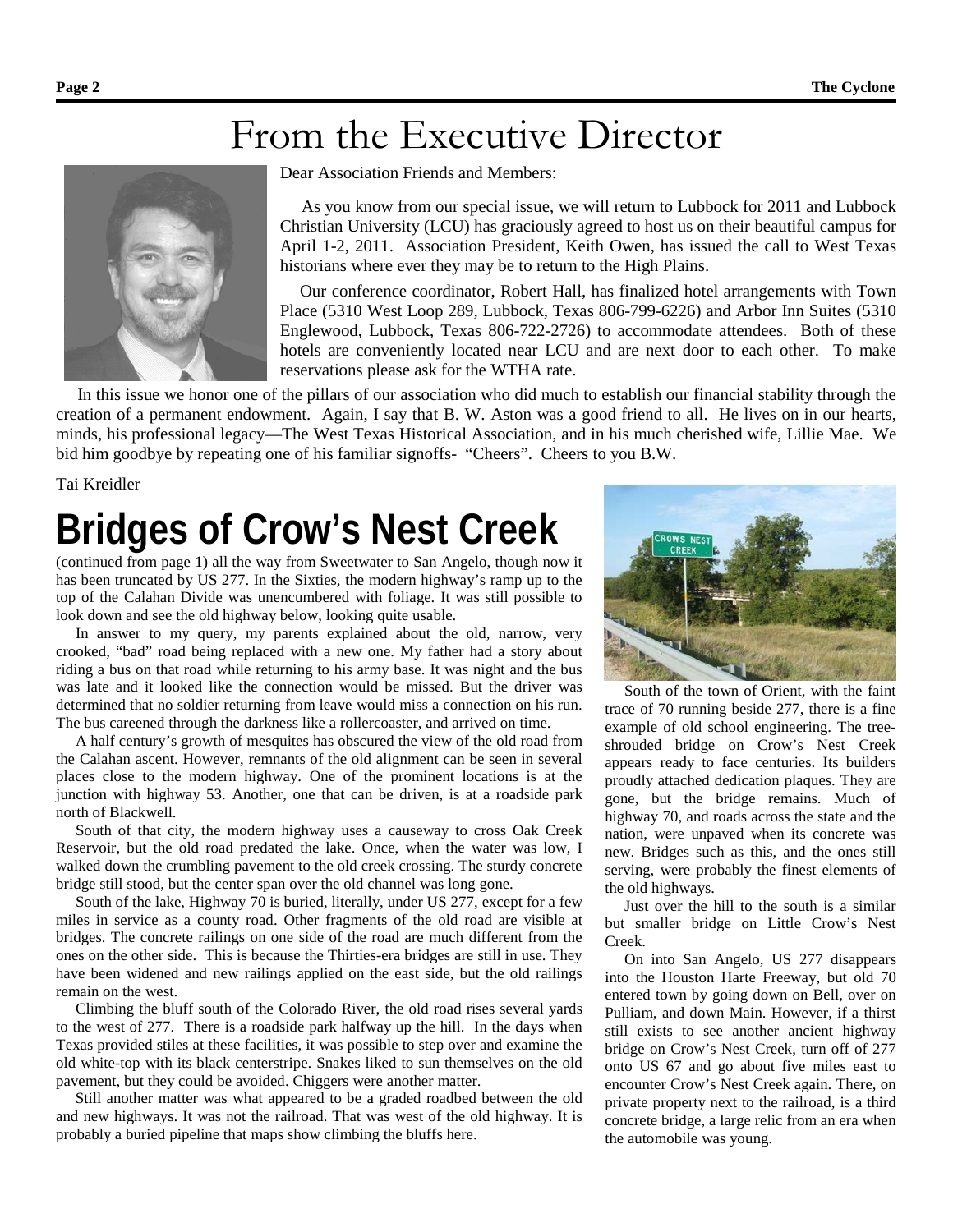# The West Texas Historical Association

by B. W. Aston

*[Reprinted from the 2000* Year Book*, from a speech originally given at the 1999 meeting.]*

#### **The Beginnings**

 A group not unlike the one gathered here today met on April 19, 1924, to create the West Texas Historical Association. They had been brought together by a notice placed in the *Abilene Reporter News* that reads as follows:

JUDGE Rouston Campbell Crane,

#### Sweetwater

 Rupert Richardson, Simmons College William Curry Holden, McMurry College

L.B. Kennamer, Abilene Christian College

J.M. Radford, Businessman

Mrs. Dallas Scarborough

B.E. McGlammery, Abilene High School

 The following statement is being issued signed by the above people: The signers hereof after months of consideration and after consultation with numbers of citizens of West Texas who are interested in its history and its welfare, have reached the conclusion that a West Texas Historical Association is one of the primary needs of our section.

 Never before has such interest and so much thought been given to the history of West Texas than at this time, and never before has there been such a crying need and demand for facts about the history of this section of Texas . . . Source materials are daily going to waste or being destroyed because persons do not realize their value and the men and women who help make and developed the west are fast dying taking valuable historical facts with them…

 At the time, no one was gathering and preserving such data. The Texas State Historical Association, founded in 1897, was concentrating its efforts on the Spanish, Mexican, and Republic Periods of Texas History.

 Thirty-eight years earlier, in 1886, Judge Royston Campbell Crane, fresh out of the University of Texas Law School, hung out his shingle in the new town of Roby which at the time had 13 houses and was the seat of the four-month-old Fisher County. From Roby, he moved to Abilene,



**WTHA members at 2004 conference.** and then to Sweetwater in 1889, where like many others before him who came to West Texas, he stayed and grew with the region. He was the son of William Carey Crane, a historian of note, president of Baylor University, and for whom Crane County was named. Consequently, R.C. came by his interest in history naturally.

#### **Crane and Richardson**

 It was in the fall of 1923 that Judge Crane approached Rupert N. Richardson at Simmons College, where he had deposited a part of his extensive collection of historical materials, about he and Simmons College taking the lead in organizing such an organization. Whether he knew it or not, he could not have approached a more responsive person or community with such an idea. Rupert immediately brought William Curry Holden of McMurray and fellow colleague Carl Coke Rister into the plan. That was not bad company for a budding historical society to keep. Consequently, Holden and Richardson met with Crane in his home and laid out plans for an organizational meeting. It was decided that the most opportune time would be 3 p.m., April 19, 1924, at the Taylor County Court House, following the 2:00 p.m. meeting of the Texas Centennial Celebration Committee.

 Dr. Richardson reported that there were a score or more at the meeting including:

 Mrs. L.C. Scarborough, Abilene Mrs. J. McAlister Stevenson, Abilene John Hutto, public school teacher, Abilene Judge Fred Cockrell, Abilene Dr. J.W. Hunt, President McMurray College

 Dr. J.D. Sandefer, President Simmons College And the Reverend Yates of Roby

All of whom had already joined the plan; thus was the beginning of the West Texas Historical Association.

#### **First Meeting and Officers**

 Plans were quickly formed for holding the first annual meeting in Cisco, Texas, on April 18, 1925, where a program was presented by Crane, Rister, and Holden. Also the first full slate of officers were chosen that totaled seventeen persons of which six were women. The composition of the first board showed a wide range of support involving the communities of Abilene, Anson, Baird, Breckenridge, Cisco, Colorado, Eastland, Hico, San Angelo, Spur, and Sweetwater. This diversity has been maintained down to the present with members of 1999-2000 board representing the communities of Abilene, Amarillo, Austin, Baird, Canyon, Dawn, Denton, Granbury, Irving, Lubbock, Midland, Natchitoches, La., Ransom Canyon, San Angelo, San Antonio, Snyder, and Wichita Falls.

 Officers of the Association have always been a mix between professionals and nonprofessional historians. The officers for 1999-2000 included ten professional historians, a newspaperman, a doctor, a judge, public school teachers, librarians, a college president, a scout executive of the Boy Scouts of America and a housewife.

 Past presidents of the Association have included fifteen professional historians, thirteen laymen, two lay women, and five English/Political Science professors. There have been six women presidents. In the last 55 years there have been two secretaries and treasurers. In 1967, Rupert Richardson became the editor of the Year Book. Prior to that there had been a publication committee. In 1978, B. W. Aston became the associate editor with Richardson and then in 1979, Ken Jacobs joined Aston as associate editor with Richardson as editor until his death. B. W., in 1993, became Executive Director while Jacobs became editor of the Year Book. Paul Carlson became editor in 1996 upon Jacobs' retirement.

#### **Meeting Sites**

 The WTHA has always been a people oriented organization and has tried to take the annual meeting to them where they were. Over the years we have met in Abilene, Alpine, Albany, Amarillo, Anson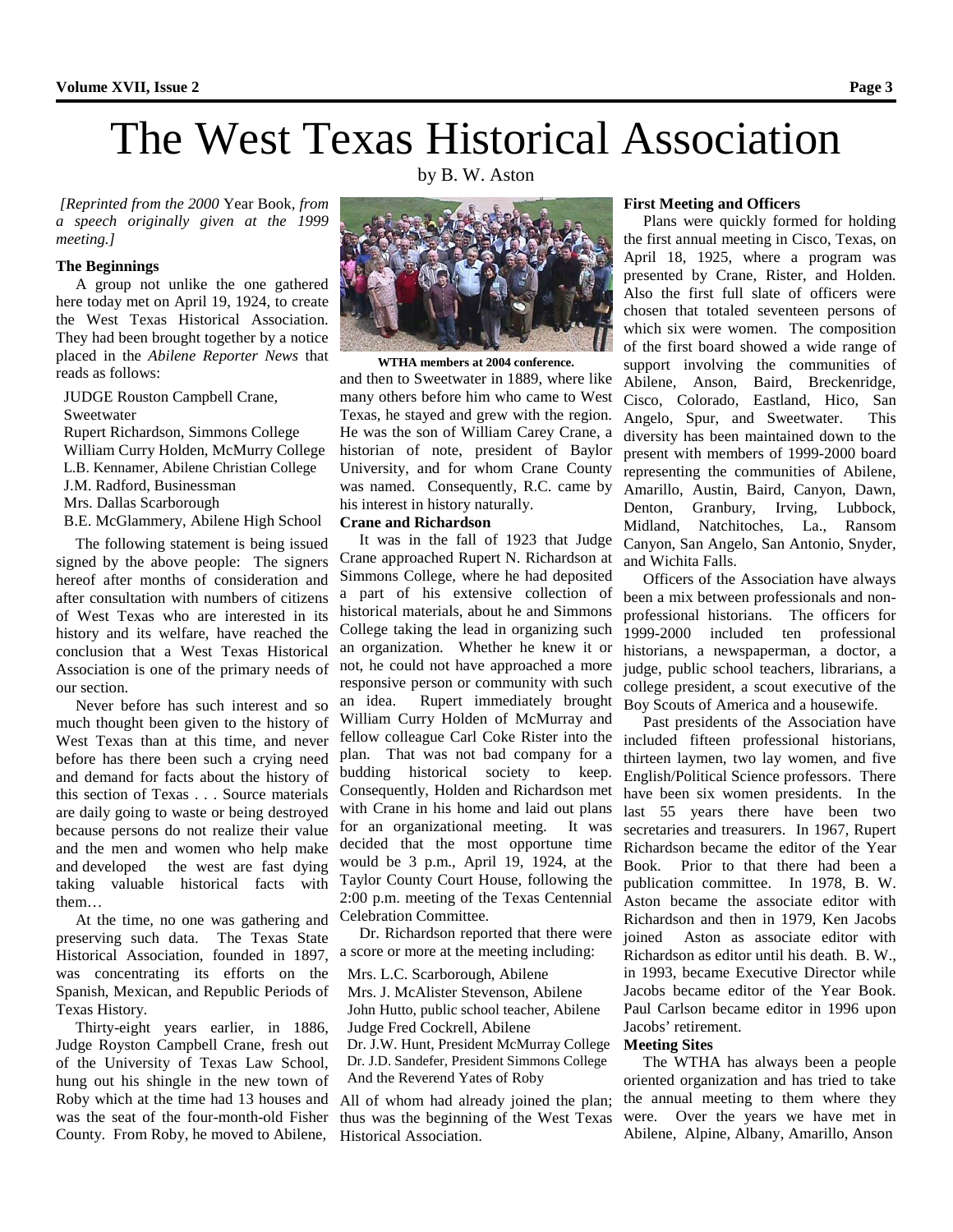Canyon, Cisco, Coleman, Colorado City, Eastland, Fort Belknap, Graham, Lubbock, Midland, Monahans, Odessa, Stamford, San Angelo, Sweetwater, Wichita Falls, and Weatherford.

 For 35 years, the Association conducted its meetings on Saturday with both morning and afternoon session; however, in 1974, due to the fuel crisis, the meeting ended after the noon luncheon so that the participants could return home before the gas stations closed. That brought about the decision that in the future the Association would begin its annual meetings on Friday afternoon and finish with the business luncheon on Saturday. In that manner, no one would have to travel late into the night to get home. Although we no longer have a gasoline shortage, the same format has continued as it provides the opportunity for more people to be involved both as presenters and audience participants.

#### **Publications**

 The first *Year Book* was printed in 1925 with an introduction that stated that "the Association was organized to promote the study of history of West Texas, to collect and preserve its traditions, and to mark the noted and historic spots left within its borders by some of the founders of our part of the Empire State." The price of membership was \$3.00. Today the price is \$15.00. People from all walks of life and disciplines have published in the *Year Book*

. Volume III included articles by two women, which is important in pointing out State, Rutherford B. Hayes Presidential that this was not a male only publication. Center, Henry E. Huntington Library, Many of the notable historians got their Museum of the Great Plains, Wisconsin start in the *Year Book*. Among them were: State Historical Society, Sam Rayburn W. C. Holden, R. N. Richardson, J. Evetts Library, and the Library of Congress, and Haley, T. R. Havins, Ralph Smith, J. W. of course most of the major libraries in Williams, Joe B. Frantz, C. C. Rister, Texas. In putting out the *Year Book*, Walter Prescott Webb, S. S. McKay. Ernest Tuffly Ellis gave me the best advice I Wallace, Llerana Friend, Kenneth received and that was once the *Year Book* Neighbors, Dorman Winfrey, Seymour V. was in print, don't ever look back. It Connor, Elmer Kelton, Arnoldo DeLeon, helped keep me going all those years. David Murrah, Sandra Myres, Paul Carlson, Clayton Williams, Sr.

 Our contributors have investigated just about everything in West Texas, including the expected topics: Indians and frontier defense; Spanish explorations and Spanish Missions; Texas Constitution and county histories; the cattle industry and cowboys; railroads and town histories; sheriffs and outlaws; buffalo hunters and buffalo charge of collecting and preserving the

topics.

 Beginning in the mid-70s, new topics began to appear in the *Year Book* indicating that there are many sides to history in West Texas. Some of the new topics include Mexican-Italians in El Paso; German band masters and high school marching bands; Friday night football in West Texas; Buddy Holly and Western music; folk architecture of a chicken ranch; vaqueros, sheep ranchers and rodeos; phantom lions and Texas drought humor; desegregation and sanitation workers struggles in Lubbock; and the one I liked best, "The Crucial Role of Prairie Coal."



**B.W. Aston at the 2009 WTHA conference.**

 The *Year Book* has an annual subscription of approximately 350 individuals and libraries. Included among the latter are the University of London, New York, Detroit and Denver Public; Emory, Dartmouth, Duke, Harvard, Yale, UCLA, Newberry, Indiana, Louisiana State, Brown, Northwestern, University of Arizona, University of Georgia, Arkansas

 Today also we publish a newsletter, *The Cyclone*, which appears twice yearly. The newsletter was began in 1991 and it has expanded over the years.

#### **Run by People Interested in West Texas**

soldiers; army airfields and prisoner of war history of West Texas. That has not one for \$10,000; then in December 1981, I One of the things that has made the West Texas Historical Association so unique is that for all this time it has been run by people dedicated to the original

Baird, Big Springs, Brady, Brownwood, camps; pioneer women; and assorted other always been a glorious task as there is a snobbery among historians as to the value of certain histories. As a graduate student at Tech, I was among those referred to as a "cow chip" historian, that is one who dealt with such mundane things as local history while others explored the more exciting fields of Europe, Asia, Africa, Ancient, Latin America, and so on. But it was Dr. Rupert Richardson who put everything in its proper perspective when he said, "All history is local history. If you live in Rome, and you study Roman history, then it is local history." As people would say in West Texas, he cut through the balderdash and saw that all history is important. **Ego**

> That brings up a second unique feature about the people in this organization. There has never been an ego thing to deal with. At the annual meetings, members are just ordinary people. It does not matter if someone is a professor of stature or a homemaker, all are on an even playing field. Everyone is on a first name basis, and everyone is appreciated for their efforts in preserving the history of West Texas.

#### **Devotion of Members**

 The present success of the Association can be credited to the devotion of its members to the Association and to the history of West Texas. However there are a few people that have made many of the things we do today possible-- starting with Mrs. Percy Jones of Abilene who gave an anonymous gift of \$4000 in 1972 to award a \$200 prize for the best article in the annual publication of the *Year Book*. At the meeting in Brownwood in 1974, as the new Secretary-Treasurer, I gave a deficit report on the organization's finances. J.W. Williams arose and walked to the head table and put a \$20.00 bill in my hands stating he "did not like deficits," and before the meeting broke up, I had collected \$696. Upon returning to Abilene, Dr. Richardson and I discussed starting an endowment fund for the Association to ensure its continued existence. At the next meeting, I announced the endowment campaign of \$100,000. At the time we had \$7,969.53 in savings. Today we have approximately \$145,000. Two individuals deserve a great deal of credit for achieving that \$100,000 goal in 1992. Clayton Williams, Sr. in 1980 sent me two checks, the first for \$5000 and then a couple of months later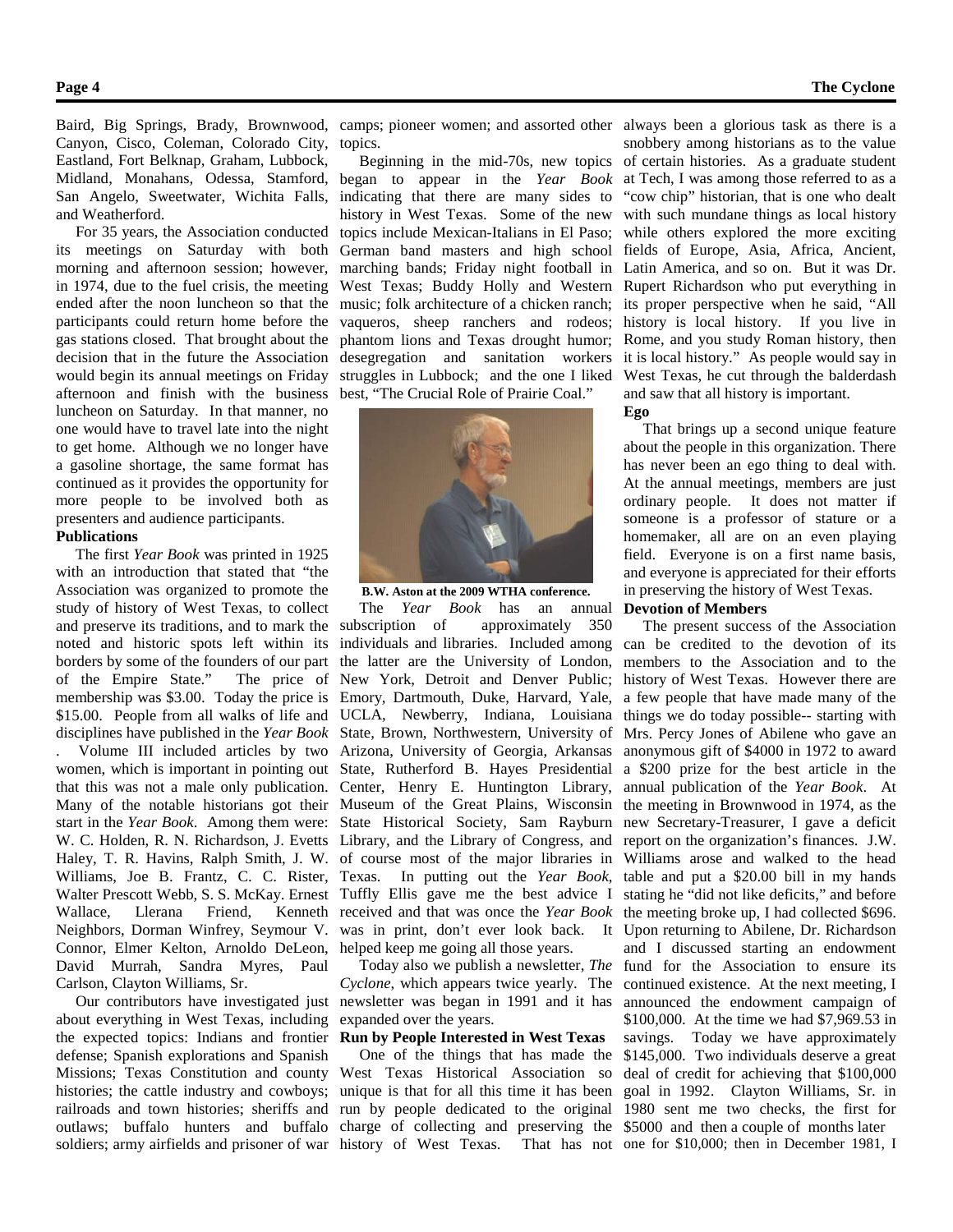endowment grow rather rapidly.

 Another feature in helping the endowment grow is the fact that we have never had any paid officials. As Secretary/Treasurer, I took care of everything from helping edit the *Year Book*; nursing it through publications; mailing it and collecting dues; and assisting with setting up the annual meetings and programs. All of the officers have donated their time and efforts through the years to make the Association what it is today.

#### **Awards**

 The Association offers six different awards to its membership. They include the original Mrs. Percy Jones Award for best article in the *Year Book*; best Student Paper Award; Ernest Wallace Award for best student research on a West Texas topic; took place in 1998, and it has been interesting Rupert Richardson Award for best book on West Texas history, and Judge R. C. Crane Award for best fiction book on West Texas.

 All of this for a membership fee of \$15, a safely say the organization is in good hands. price that has not been increased for at least fifteen years. Of course one of the reasons for the endowment campaign was to keep the *Year Book* at a price that anyone could afford. **Decision to Move**

 West Texans have always been part dreamer and part realist, and giving up the West Texas Historical Association after a 75 year association with Hardin-Simmons University was not an easy decision. Dr. Jacobs and I talked about it before we approached the board about a new home for

received a phone call from Conrad Dunagan the WTHA. We were both approaching Executive Director (1992-1998) and Life wanting to know if the association could use retirement, and there was no one at Hardin-\$25,000. You can guess my reply. The two Simmons who seemed terribly interested in donations and high interest rates helped the the Association. We wanted to make sure that whoever took over had the same dedication that had been shown by such people in the past as Dr. Richardson, Ernest Wallace, William Holden, Ralph Smith, Clayton Williams, Conrad Dunagan, and others who kept the organization on course; therefore, we were more than pleased that the Board chose to accept the offer of Texas Tech University and the Southwest Collection to be the new home. I can think of no institution that has done more not only to preserve, but also to train and inspire young students to take pride in, to collect, and to appreciate the history of the region than the Tech History Department, the Southwest Collection, and Texas Tech University.

> to watch Paul Carlson and Tai Kreidler begin to implement their own style and personality on the operations of the Association. I can

\* \* \* \* \* \* \* \* \* \* \* \* \* \* \* \* \* \* \*



**B. W. Aston** served the West Texas Historical Association as Society. Secretary/ Treasurer (1972-1998), Associate *Year Book* Editor (1992 - 1998),

Director (1999 until his death in 2010). Few people have given more of their time and energies to WTHA. His diligent efforts resulted in a longer, more professional *Year Book* and also ensured that the Association would be on a sound financial foundation for many years to come. His devotion to WTHA and humble service set an example for those who followed him in leadership.

 The complete transfer of the association August 26, 1961. In 1967, Aston was hired B. W. Aston died on March 25, 2010 at the age of 73. He was born April 27, 1936, in Fort Worth. After graduating from Technical High, B.W. served in the Air Force, then received his B.S. (1962), M.A. (1964) and PhD (1972), all from Texas Tech University. During this time, he met Lillie Mae Fields and the two married on to teach history at Hardin-Simmons University, where he spent his entire professional career, serving in many capacities, from history professor to Dean of the College of Liberal Arts. He was active in other professional organization, including the Texas Folklore Society, The Southwest Council of Latin American Studies, and the National Popular Culture He was also involved in community affairs in Abilene and in his local church, where he served as Chairman of the Deacons and taught Sunday School for about 35 years. After retirement, he and Lillie traveled extensively. He is now on his final journey. Happy Trails, B. W.

## **Did You Know? West Texas Facts and Trivia**

Did you know that—

Foard County is home to one of the few remaining Depression – Era road side parks built by LBJ?

The Texas-shaped marker greeting Oklahomatites entering Texas on SH 6 now sits in downtown Quanah?

The Quanah Post Office is home to a WPA mural done by Jerry Bywaters?

Quanah is home to a beautiful train depot now museum?

Copper Breaks State Park is home to the world famous kissing longhorn?

The Three Rivers Foundation of Quanah has one of the bars from the TV series Gunsmoke? (Not the Long Branch—the other one)

The Goodlett high school gym has been converted into the "Gym Theater" with theater productions sponsored by Pease River Productions.

The Goodlett cotton gym has been converted into breakfast area and RV headquarters owned and operated by a retired Tech Professor

Galen Givens, one of the original Apollo astronauts, was from Quanah.

Did you know? . . . that Spearman, Texas has a world class skate board park?

Lou Dobbs was born in a small Texas town, Childress, and served a long apprenticeship in the news business, beginning as a Los Angeles Times copy editor. His career has been intimately tied to CNN, where he started as chief economics correspondent for "Moneyline" in 1980. A favorite of CNN founder Ted Turner, Dobbs quickly became a star.

Walter P. Chrysler served as general foreman of the Childress railroad shops in 1905 and 1906 before working as a master mechanic in Iowa and subsequently founding the Chrysler Motor Corporation.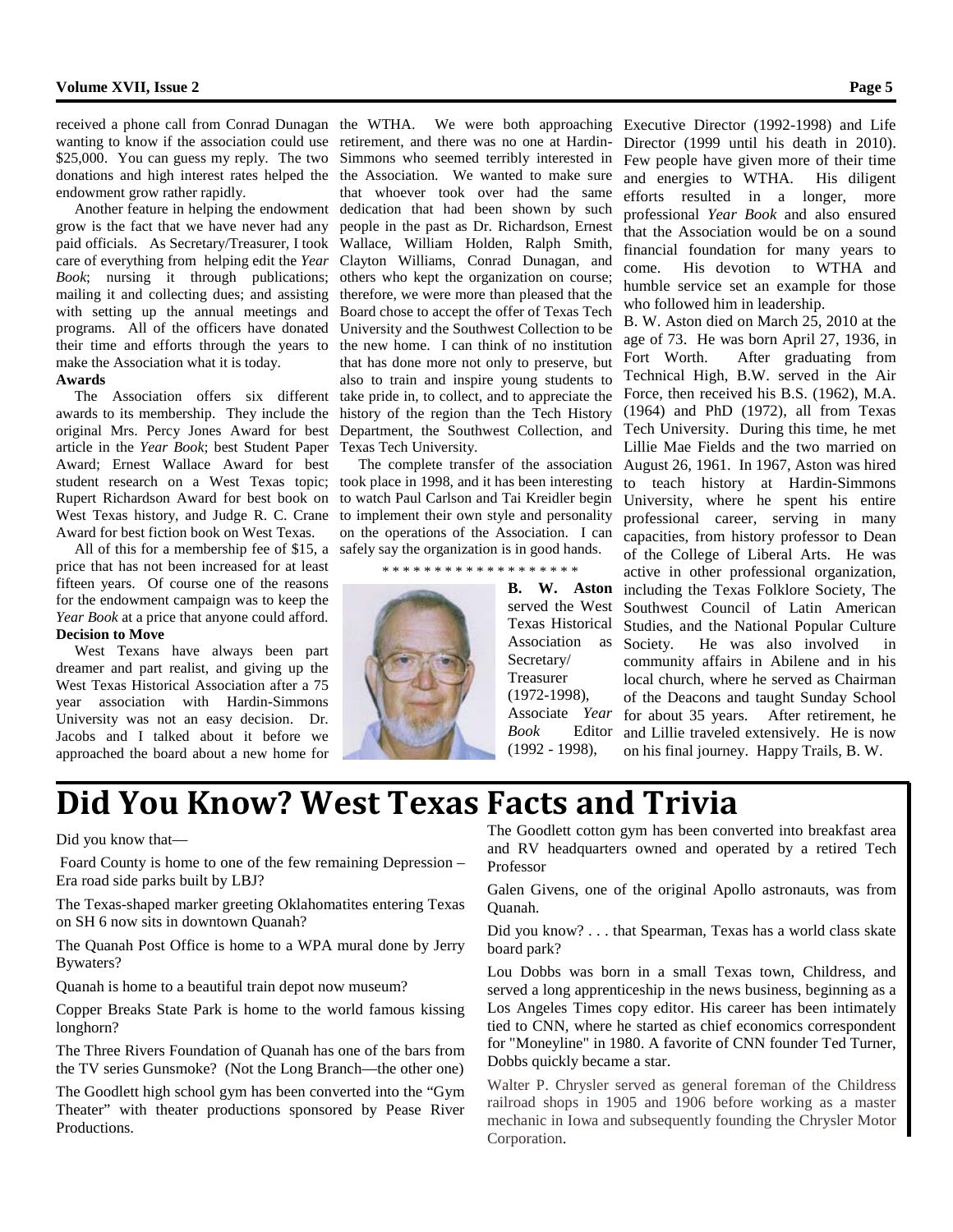## News Around West Texas

**Miguel Levario,** who is professor of history at Texas Tech University and a WTHA member, was the faculty winner for President's Award for Diversity and Equity at Texas Tech University.

Texas Tech University Press announces the **Lou Halsell Rodenberger Book Prize in Texas History and Literature, t**o be awarded biennially for the best manuscript on or by a woman whose writing illuminates Texas history, culture, and letters, especially in West Texas and the Texas Border Region. Deadline for the first competition is *September 15, 2011*. The first winner will be announced February 15, 2012 The prize awards \$1,000 and publication. For guidelines visit [www.ttupress.org/rodenberger\\_prize](http://www.ttupress.org/rodenberger_prize) or write to [TTUP@ttu.edu.](mailto:TTUP@ttu.edu)



 The Wichita Brazos Museum and Cultural Center in Benjamin, Texas announced recently that a sheet music folio autographed by Ernest Tubb was donated to the

museum. **David Garren**, the Museum Curator and Director, made the announcement at a recent meeting of the Knox County Historical Association and the Texas Plains Trail Special Stamp Cancel event. For more information on the Stubb donation and museum holdings phone or email the museum: 940-459-2229; [kchc@srcaccess.net.](mailto:kchc@srcaccess.net)

**Scarlett Daughterty**, Curator of the Hardeman County Historical Museum, announced that a pistol previously owned by the famed Comanche Chief Quanah Parker was given to the museum by a donor who lives in California. The donor's grandmother traded Chony, Quanah Parker's second wife something for the gun.

**Bruce Glasrud**'s book, *African Americans of the Great Plains: An Anthology*, published by the University of Nebraska Press, recently won the Nebraska Book Award for Best Anthology. The volume is edited by Bruce A. Glasrud and Charles A. Braithwaite. The essays were originally published in *Great Plains Quarterly* and cover the history of blacks from slavery to the fight for civil rights.

*Ribbons of Time: The Dalquest Research Site*, with photography by **Walter W. Nelson** and text by **Douglas Preston** is now available for purchase in the Wichita Falls Museum of Art Gift Shop. In 1996, Walter W. Dalquest and Rose Dalquest donated a remote canyon in the Big Bend, known as the Devil's Graveyard, to Midwestern State University to be a research site in the natural sciences. *Ribbons of Time* is a deep portrait, in photographs and text, of this extraordinary series of canyons.

Keep Munday Beautiful and city leaders of Munday, Texas, are in the process of refurbishing the well known and historic "Old Rock Church" that sits on Main Street. As a part of its community wide historic building preservation program volunteers have donated time and money to replace the roof, windows, and have started work on reworking the interior. For more information or if you are interested in assisting with the project please contact Todd Wilson at [todd.wilson@esc9.net.](http://webmailab.juno.com/webmail/new/5?userinfo=a8392230cef79832c7886575de61d60f&count=1283219026)





The WTHA session at the East Texas Historical Association was a success. WTHA president **Keith Owen**  presided. **Kregg Fehr** and **Michael Whitley** gave presentation a on "Ladybird Johnson's Contributions to the Environment," and **Kregg Fehr's**  was on the "Cultural Implications to Texas' Environmental History." He highlighted the current wind power boom. Another fine session showcased **Paul Carlson** ("Myth and Misconceptions About the 1860 Capture of Cynthia Ann Parker") and **Tom Crum** ("Peta Nocona, Like Mark Twain, The Report of His Death Was Highly Exaggerated"). Both gave presentations that featured new revelations put forward in their new book on Cynthia Ann Parker and the Pease River "re-capture".

**Gene Preuss**' book, *To Get a Better School System* (Texas A&M University Press, 2009) was nominated as a finalist by the Texas Institute of Letters.

**Mike Cox** received the A.C. Greene Literary Award at the 10th annual West Texas Book & Music Festival in Abilene on September 25. Cox was honored for his body of work, some 17 books, including an acclaimed two-volume history of the Texas Rangers and several collections of historic Texas photos. The A.C. Greene Award is presented annually to a distinguished Texas author for lifetime achievement. The award is named for author, columnist and Abilene native, A.C. Greene.

**Ron Tyler**, Director of the Amon Carter Museum of American Art will retire effective April 1, 2011.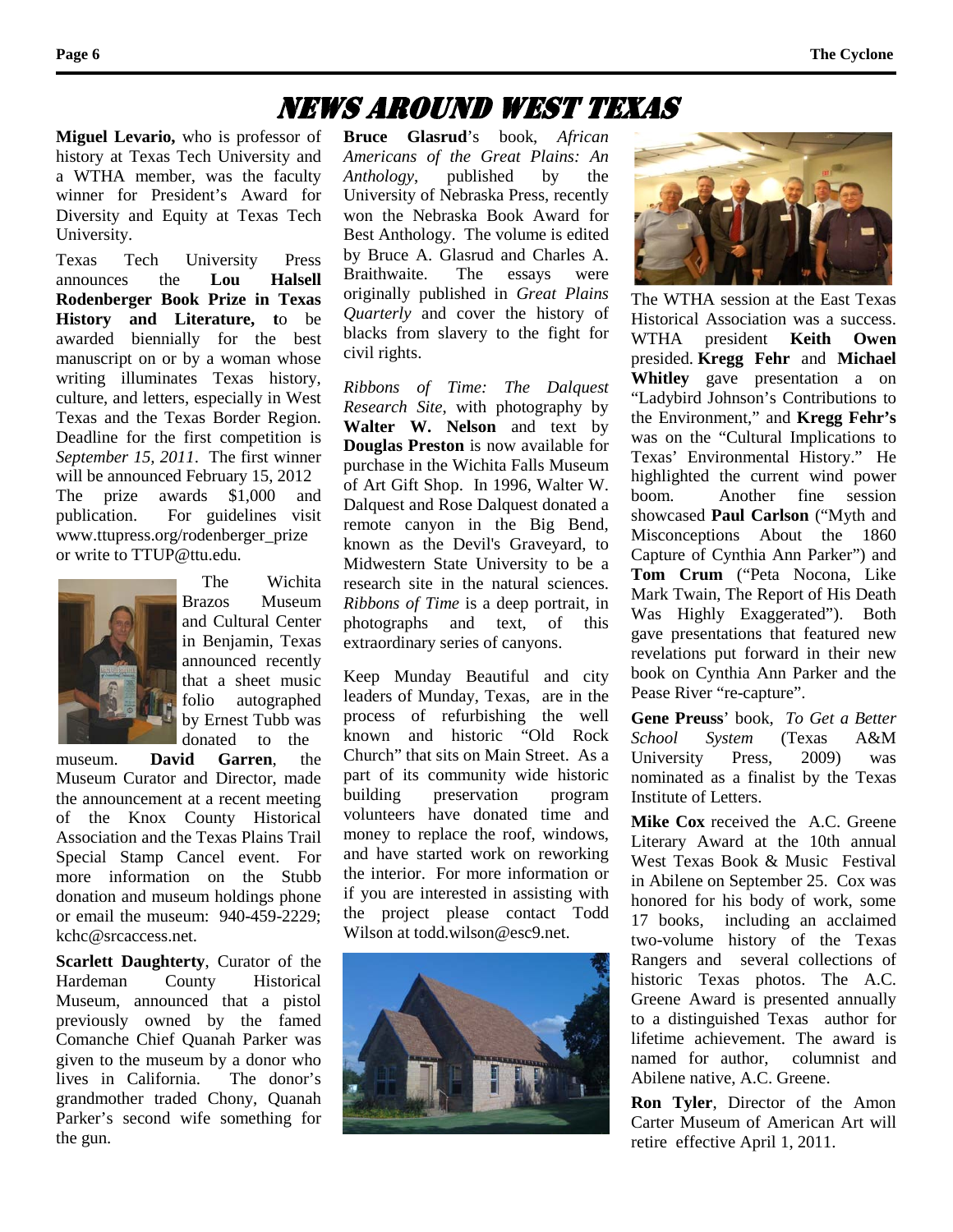**Volume XVII, Issue 2 Page 7**

**CALL FOR SUBMISSIONS: TEXAS UNITED METHODIST HISTORICAL SOCIETY STUDENT ESSAY AWARD.** An award of \$250 for the best article written by an undergraduate or graduate student on some aspect of the history of Methodism in Texas. **Eligibility** requires that the essay, ranging from 5 to 10 pages in length, be written by a student enrolled in a college, university or seminary and sponsored by a faculty member of the institution. A nominating letter from the sponsoring faculty member and a one-page abstract of the paper must accompany the submitted manuscript. The winning essay will be included on the program of the annual meeting of the Society and will be published in the *Heritage Journal,* the Society's historical publication. Entries should be sent to Dr. Garry L. Nall, TUMHS Student Essay Chair, 7206 Versailles Drive, Amarillo, Texas 79121 or gnall@att.net **Deadline for submission: January 31, 2011**

### **UPCOMING**

#### **Texas State Historical Association Annual Meeting March 3-5, 2011**

The TSHA will hold its 115th Annual Meeting at the historic Camino Real Hotel in El Paso, March 3–5, 2011. Featuring Texas and Southwest history, the three-day meeting will include thirty-eight sessions, three workshops, an exhibit hall of both vintage and new books, five banquet events, a Silent Auction, and a Live Auction. Timed to<br>coincide with the centennial with the centennial commemoration of the Mexican Revolution, which begins in 2010, the El Paso location offers the opportunity to meet near sites that will be discussed in many of the sessions.

Accommodations at the special TSHA Meeting Rate of \$99 are available through the Camino Real at (915) 534- 3000 or toll-free (800) 769-4300. A complimentary shuttle provides transport between the airport and the hotel. In January 2011, the Annual Meeting Program will be mailed to TSHA members and will be posted on the website. For more information, please visit the website at www.TSHAonline.org or call (940) 369-5200.

**IN MEMORY. . .**

**Roy Sylvan Dunn** died April 22, 2010 in San Antonio. He was born March 29, 1921, graduated from Nixon High School in 1938, and attended the University of Texas. In 1950, he earned an Archival Management degree from the American University (Washington D.C.) and an M.A. in Sociology and History. During World War II, he served as a Staff Sergeant in the U.S. Army Air Corps. After the war, he worked in Day's Drug Store in Kenedy, where he met and married Elaine McCoy. Mr. Dunn was an associate professor at Texas Tech University, the second director of the Southwest Collection, a Master Mason, and supported the American Legion, the West Texas Historical Association, the Texas State Historical Association and the University of Texas Ex-Students Association. Memorial contributions may be made to the "H. Bailey Carroll" Award or the Junior Historians Program of the Texas State Historical Association, 1155 Union Circle #311580, Denton, TX 76203-5017.

**Clint Formby**, 86, died July 31, 2010 in Hereford, Texas. Longtime Panhandle radio broadcaster, Formby began broadcasting daily commentary as the "Day-By-Day Philosopher" in October 1955 and was featured on NBC's "Today" show in 2007 for hosting more than 16,000 episodes of the six-day-a-week program without missing any. He eventually reached 17,000 episodes, and was billed as having "the longest-running consecutive radio broadcast by an individual in the United States." Formby chaired the Ranching Heritage Association Center at Texas Tech University, where he received his bachelor's degree. He had been a member and chairman of the Texas Tech Board of regents. His honors included Texas Communicator of the Year by the Baptist General Convention of Texas, Distinguished Alumnus at Texas Tech and Panhandle Citizen of the Year by the Amarillo Chamber of Commerce. Formby was an Army veteran of World War II. His wife, Margaret, a longtime civic leader who helped create the National Cowgirl Hall of Fame, died in 2003.

**David Weber** died August 20, 2010 in the company of his family, in Gallup, New Mexico. He was 69 and had been battling multiple myeloma for nearly three years. David was one of the leading scholars of the U.S. Southwest, the Spanish and Mexican Borderlands, Mexico, and colonial Latin America. He was known widely, far beyond this country, for his scholarship, published in the more than seventy articles and twentyseven books that he wrote or edited. He played leading roles in revitalizing the study of the U.S.-Mexico borderlands, in the emergence of Mexican-American history as a robust field, and in the study of the colonial Americas more broadly. He was the founding director of SMU's Clements Center and took tremendous pride in the Center's accomplishments and increasingly high profile and was particularly devoted to the former Center fellows. The importance of his work was recognized in multiple book prizes; by the governments of Spain and Mexico, by his induction into the American Academy of Arts and Sciences; and by other awards and honors too numerous to list. Memorial contributions can be sent to the Clements Center for Southwest Studies, SMU Office of Development, P.O. Box 281, Dallas, TX 75275, or the Multiple Myeloma Research Foundation.

### **Michael E. DeBakey Library and Museum Opens at Baylor**<br>Michael DeBakey spent 60 years with

Baylor College of Medicine [BCM]. He chaired the surgery department, served as president and CEO, and as chancellor. Surgical residents who trained under Dr. DeBakey remember his ruthless pursuit of perfection and his endless stamina during brutal work days sometimes lasting the full 24 hours. His single focus was always on obtaining a positive outcome for the patient. His patients remember a compassionate, caring, and gentle man.

 The grand opening on May 14, 2010, of the DeBakey Library and Museum was a triumphant day for all involved in this project which spanned decades. The Museum is beautifully designed, although only a fraction of Dr. DeBakey's career memorabilia can be exhibited in 4,735 square feet. Visiting hours are Monday through Friday 9:00 AM to 5:00 PM except holidays. We hope you will visit to learn more about BCM's own Texas Tornado, the Maestro, Michael E. DeBakey, M.D.